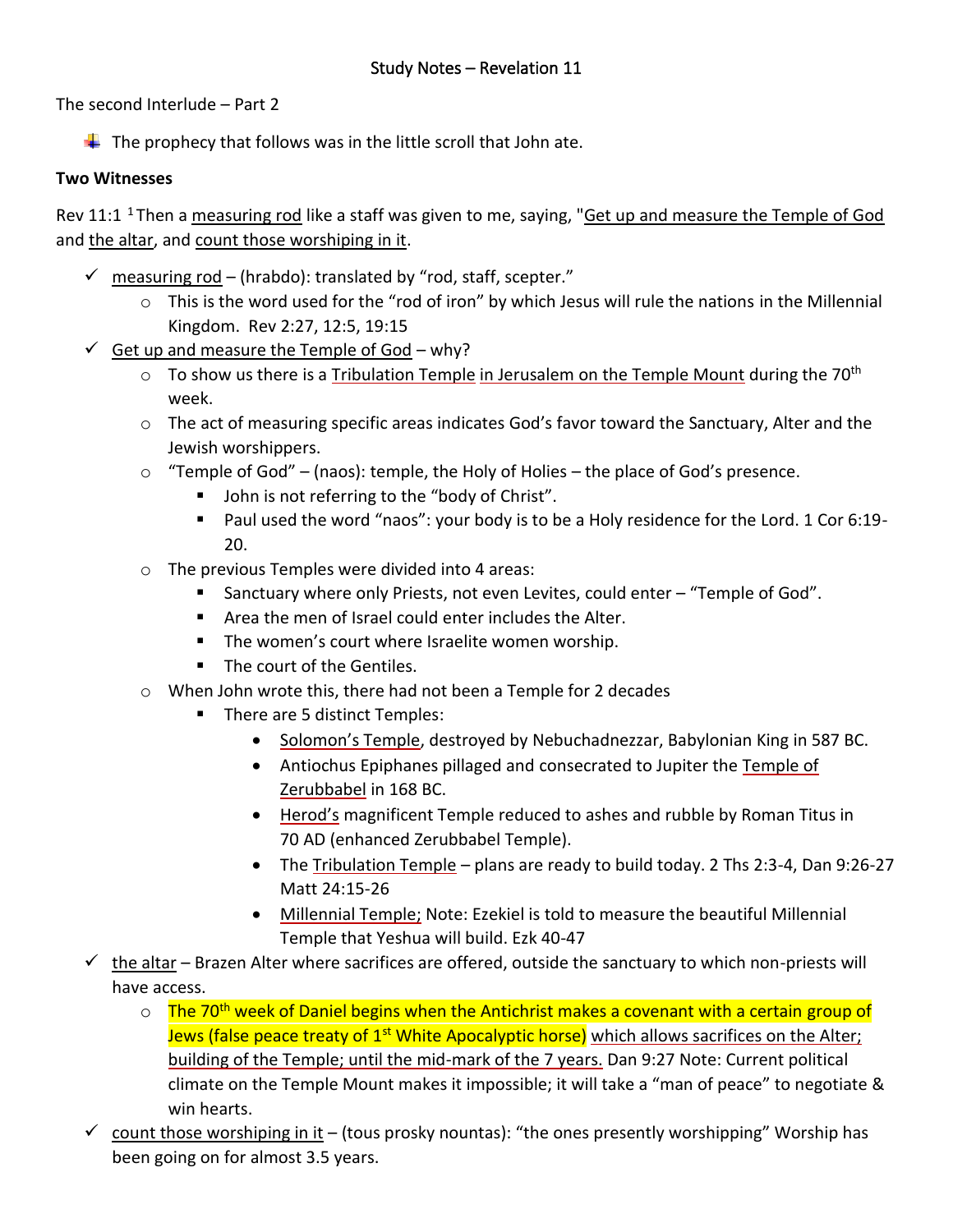

Rod/Reed – (kalamos): refers to a reed like plant that grew in the Jordan Valley to a height of 15' to 20'. It had a stalk that was hollow and lightweight, yet rigid enough to be used as a walking staff (Ezk 29:6) or to be shaved down into a pen (3 Jhn 1:13). The stalks, because they were long and lightweight were ideal for use as a measuring rod.

11.2  $2$  But do not measure the court outside the Temple—leave it out, because it has been given to the nations, and they shall trample the holy city for forty-two months.

- $\checkmark$  do not measure Leave it out (ekballo): "cast out", no favor, the Court of the Gentiles to be trampled.
- $\check{\phantom{\phi}}$  given to the nations Gentiles; ongoing antisemitism; the hostile, unbelieving Earth Dwellers. Dan 9:27
- $\checkmark$  trample the holy city (pateo): trample the destruction of Jerusalem by its enemies; having authority over a city. This occurs in the last 3.5 years of the 70<sup>th</sup> week.
- $\checkmark$  forty-two months 3.5 years: Time, Times & half a Time (Hebrew Calendar). Dan 12:11
	- $\circ$  Why the last 3.5 years of the 70<sup>th</sup> week?
		- The treading occurs with the possession of the outer court by the Gentiles, when:
			- The Antichrist violates his covenant with Israel. Dan 9:27
			- The "Abomination of Desolation" occurs. Matt 24:15, Dan 12:11
			- Antichrist exerts his global authority. Dan 7:25, 12:7, 11-12, Rev 13:5-8
			- The Jews flee to the wilderness. Matt 24:16-20, Rev 12:6-14
			- This time period is known as "The Great Tribulation" & "Jacob's Trouble"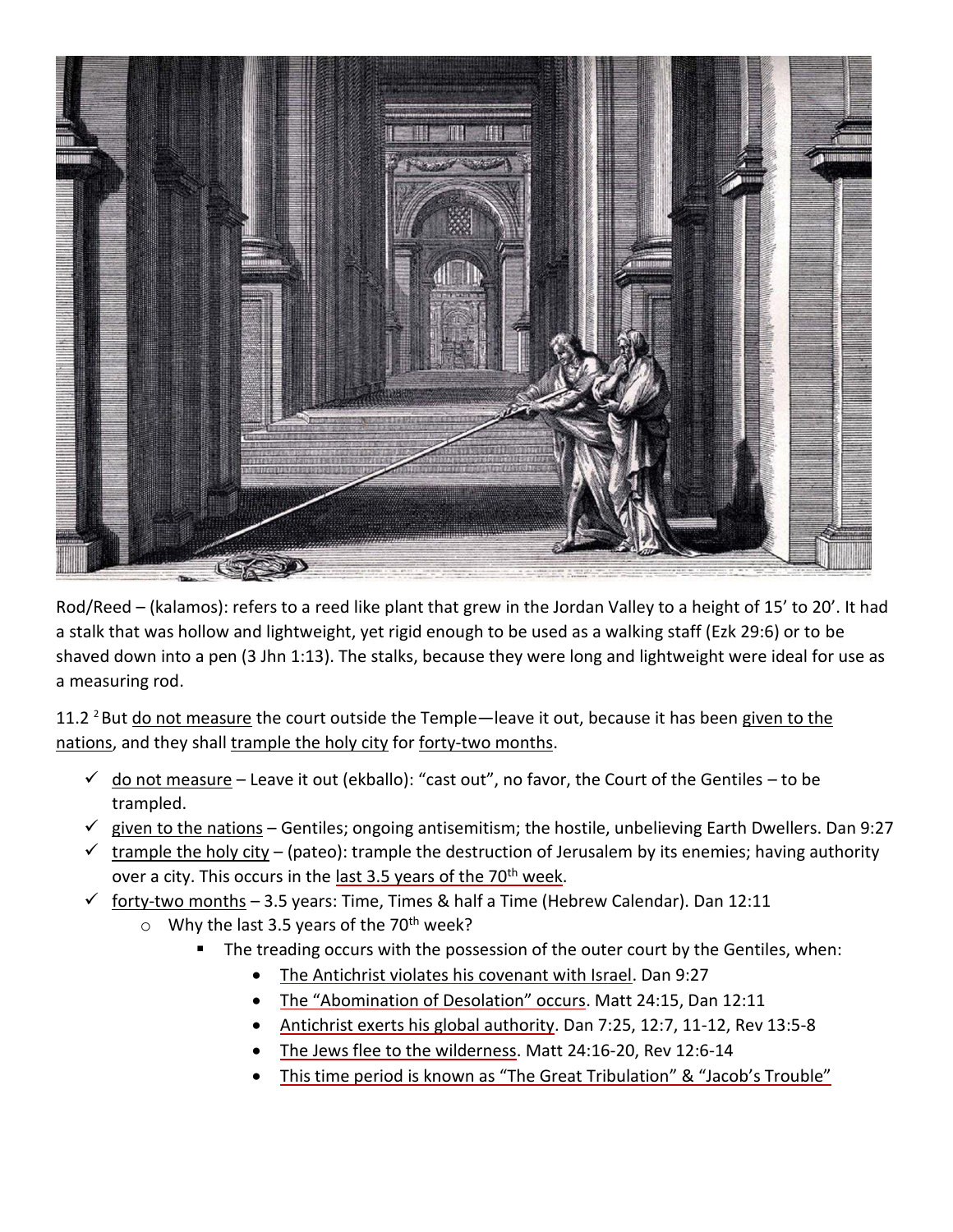Note: When Yeshua responded to His disciples' questions regarding when Herod's Temple would be destroyed in Luke 21:7, He told them Jerusalem would be trampled by Gentiles "until the time of the Gentiles are fulfilled." Luke 21:24 The trampling John sees indicates that the "times of the gentiles" is still going on and not finished. Rom 11:25-26

Arnold G Fruchtenbaum wrote in *The Footsteps of Messiah*:

"The Times of the Gentiles can best be defined as that long period of time from Babylonian Empire to the Second Coming of Messiah during which time the Gentiles have dominion over the city of Jerusalem. This does not rule out temporary Jewish control of the city… Such temporary control was exercised during the Maccabean Period (164-63 BC), the First Jewish revolt against Rome (66-70 AD), the Second Jewish revolt, the Bar Cochba Revolt against Rome (132-135 AD) and since 1967 as a result of the 6 Day War. This too is temporary as the Gentiles will yet trod down Jerusalem for at least another 3.5 years. Rev 11:1-2 The Times of the Gentiles can only end when the Gentiles can no longer tread down Jerusalem."

 $\downarrow$  Also, the Dome of the Rock & Al-Aqsa on Temple Mount where all the Jewish Temples were built. Muslims have control over the most sacred place for religious Jews today.

11.3<sup>3</sup> And I will grant authority to My two witnesses and they will prophesy for 1,260 days, dressed in sackcloth."

- $\checkmark$  My two witnesses first 3.5 years, the same time frame as Temple worship is taking place.
	- o Two is the number of witnesses required in the Law of Moses. Num 35:30, 36, Deut 17:6, 19:5, 19:15, 31:28, 32:1, Matt 18:16, 2 Cor 13:1, Mark 6:7
	- $\circ$  They are two individuals God doesn't reveal their names.
	- $\circ$  Their witness is in Jerusalem they are Jewish.
	- o Elijah & Moses?
		- Their ministry is similar: plagues, water turned to blood, drought, consuming fire.
		- Many references to "Law & prophets" as the 2 fold witness against those who reject God & Yeshua. Matt 5:17, 7:12, 11:13, 22:40, Luke 16:16, 29, 24:44, John 1:45, Acts 13:15, 24:14, 26:22, 28:23, Rom 3:21
		- It's no accident that it's Moses (Law) and Elijah (Prophets) who appear with Yeshua on the Mount of Transfiguration. Matt 17:3, Mark 9:4, Luke 9:30
		- Both Moses and Elijah left the earth in unusual ways. Elijah transported to Heaven in a fiery chariot and God supernaturally buried Moses body. 2 Kings 2:11-12, Deut 34:5-6, Jude 1:9
	- o Enoch and Elijah?
		- They both were raptured. Gen 5:23-24, @ Kings 2:11-12
		- According to early rabbinic opinion it's believed that Enoch will rejoin Elijah for a ministry like the Two Witnesses (1 Enoch 90:31), but this is an ancient Jewish opinion and because there are many questionable statements in 1 Enoch, not necessarily correct.
		- Enoch seems an unlikely candidate because he is more like the "church" which is removed prior to the Tribulation, as Enoch was taken before the flood judgement.
		- Enoch doesn't seem to match the criteria assigned to the Two Witnesses.
	- o Two future Prophets The ministry of the Two Witnesses has all the earmarks of Old Testament Jewish Prophets. If their identity mattered, they would be in this book.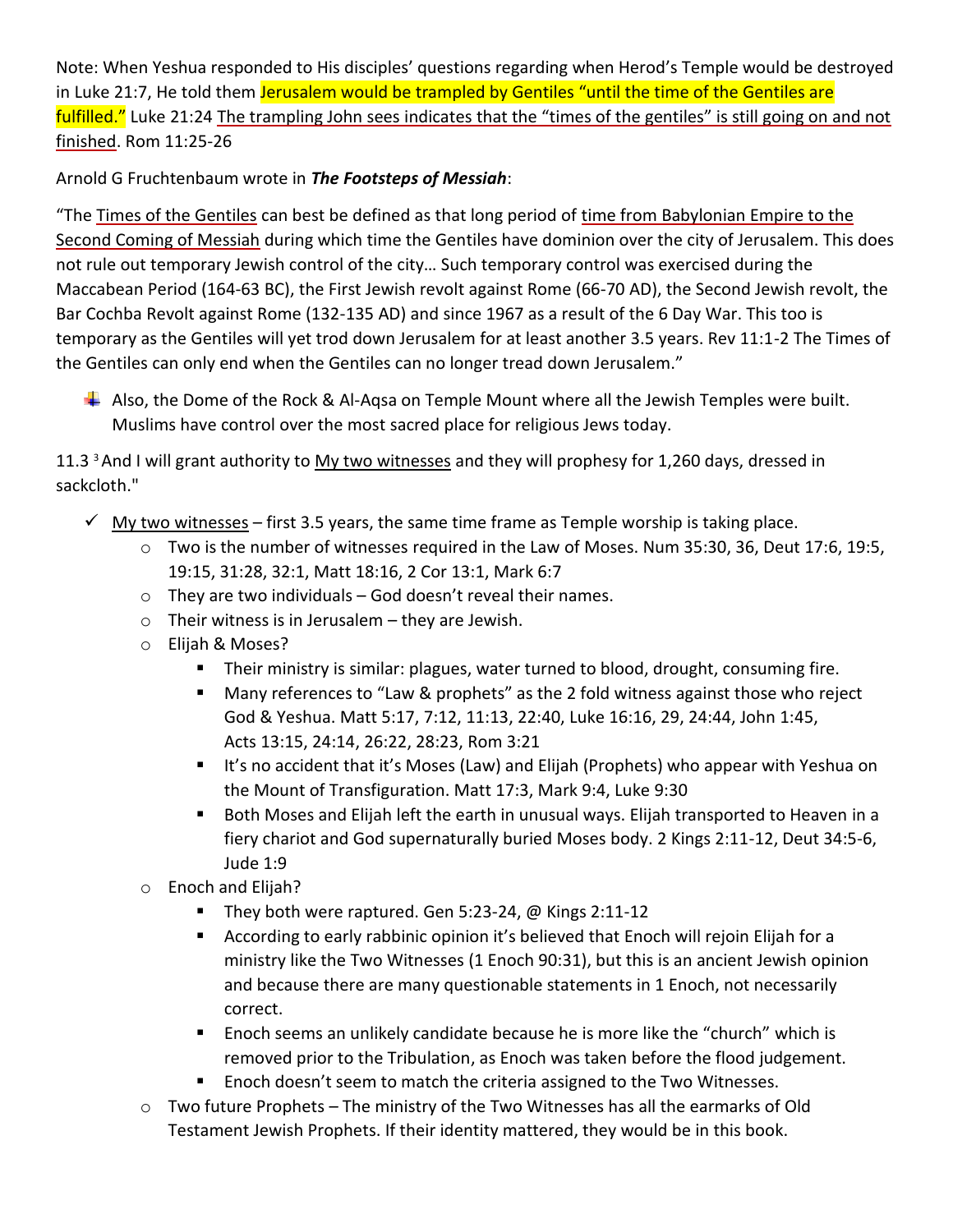11.3<sup>3</sup> And I will grant authority to My two witnesses and they will prophesy for 1,260 days, dressed in sackcloth." (continued)

- $\checkmark$  Prophesy communicate messages from God.
- $\checkmark$  1,260 days 42 months of 30 days per month, 3.5 years; a exact literal period of time.
	- o They are in Jerusalem during the first half of the seven years. At the midmark the Antichrist is able to kill them. Rev 11:7
- $\checkmark$  Sackcloth (sakkos): a rough, course cloth worn as a symbol of mourning, grief or repentance. Made from goat hair. When prophets wore sackcloth, it indicated their own brokenness over the message of doom and judgement which they are delivering. Isa 20:2

Note: God always allows there to be a witness when Satan is running rampant.

11.4 <sup>4</sup>These are the two olive trees and the two menorot that are standing before the Lord of the earth.

- $\checkmark$  the two olive trees
	- o Symbol of peace and reconciliation ever since Noah's flood. The Dove with an Olive leaf in its beak.
	- o Represents new life sprouting on the earth. Gen 8:11
	- o Slow and hearty growth implies establishment & peace.
	- o Flowering, it is a symbol of beauty and abundance.
	- o Model of a righteous person. Psa 52:8, Hos 14:6
	- o Symbolic of the anointing of the Holy Spirit (the oil).
	- o Olive trees supply the oil that fuels the menorot.
- $\checkmark$  two menorot Lamp stands
	- $\circ$  In Exodus 25:31-39, the lampstand was fashioned as a tree with base and center shaft representing the trunk and with three "branches" on each side. The top of the shaft and on each branch was to be made like an open almond flower with each flower holding the oil lamp. Used in the Tabernacle & later the Temple.
	- o It burned fresh oil, a symbol of the Holy Spirit.
	- o The Holy Spirit is the one who sanctifies us, fill us, readies us to see Yeshua and brings Light & Joy.
	- o The two witnesses will bear the light of God's Truth, dependent on the Holy Spirit and speak boldly for God.
- $\ddot{\phantom{1}}$  The ministry of the Two Witnesses resembles that of Zerubbabel and Joshua who sought to restore Israel after the Babylonian exile. Zech 4:2-3, 11-14 Like Zerubbabel (appointed Governor of Judah) & Joshua (High Priest), these two witnesses have been appointed by God to declare the Gospel message from Jerusalem to the world.

11.5<sup>5</sup> If anyone wishes to harm them, fire comes out of their mouths and consumes their enemies. If anyone wants to harm them, he must be killed in this way.

- $\checkmark$  The Two Witnesses will call down fire from Heaven on their enemies just as Elijah did. 2 Kings 1:10-14 This is the meaning, rather than "comes out of their mouths."
- ✓ Jews and Gentiles walking around Jerusalem and the Two Witnesses telling them all the judgements that are happening is what they deserve for their sin, there is likely to be conflicts, confrontation, mocking, cursing and attacks upon the Two Witnesses.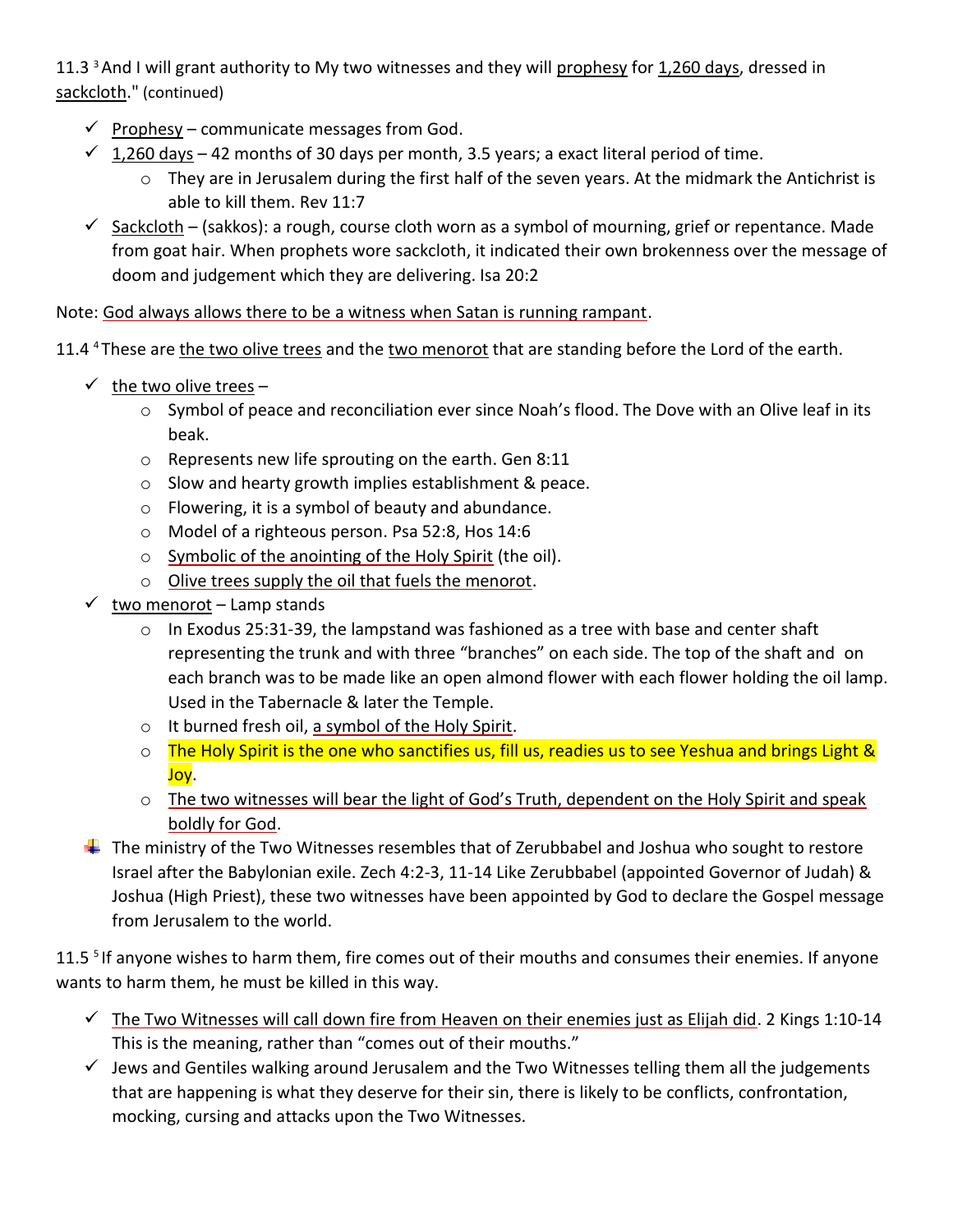11.6  $6$  These two have the power to shut the heavens, so that no rain may fall during the days of their prophesying. And they have power over the waters to turn them into blood, and to strike the earth with every kind of plague as often as they wish.

- $\checkmark$  shut the heavens, so that no rain may fall drought
	- o God will empower them to do miracles similar to Elijah (1 King 17:1, 7, 18:1, Luke 4:25) and Moses (Ex 7:17-21, 9:14, 11:10, 1 Sam 4:8).
	- o This is the same length of time as the drought God sent during Elijah's days, 3.5 years, and occurs during the first 3.5 years of the Tribulation.
	- $\circ$  The 3<sup>rd</sup> Trumpet judgement caused poisoning of 1/3 of the earth's fresh water supply. Rev 8:10-11
	- o Add 3.5 years of drought, the devastation from the 4 Apocalyptic horses and there will be destroyed crops, thirst, famine and loss of human life.
- $\checkmark$  power over the waters to turn them into blood like Moses in Egypt.
- $\checkmark$  strike the earth with every kind of plague attacking the Two Witnesses will bring plagues.
	- o Although there is not a complete list of plagues, it is possible they are similar to the plagues Moses called upon to torment Egypt.

11.7 7 When they have finished their testimony, the beast that rises from the abyss will make war on them and overcome them and kill them.

- $\checkmark$  finished their testimony the midpoint of the 7-year Tribulation.
- $\checkmark$  beast that rises from the abyss (therion): wild beast of a man given satanic power in the last 3.5 years of Daniel's 70<sup>th</sup> week.
	- o Antichrist
	- o That this incident will happen after his resurrection from the dead is a clear statement, "the beast that comes from the abyss," and he will come back from Abyss with his resurrection by Satan. Along with his resurrection, the act of killing the Two Witnesses will provide another reason why mankind will worship him. All previous attempts to kill the Two Witnesses failed. *The Footsteps of Messiah*
- ✓ make war Battle
	- o He will also make war against the saints. Dan 7:21, 25
	- o Especially the Jews. Jer 30:7, Dan 8:24, 12:1, Rev 12:13-17
	- o This battle will look like nothing seen before.
- $\checkmark$  overcome them and kill them (nikesei): overcome, from (nikao): "prevail" of predicted human potentates. *Vines Complete Expository Dictionary*

Note: The man who becomes the Antichrist has heard their witness for 1,260 days, since he negotiated the "false peace treaty" with Israel. Most likely he is a Politian or someone with power before he is assassinated and has his satanic resurrection.

11.8 <sup>8</sup> And their corpses will lie in the open street of the great city that figuratively is called Sodom and Egyptwhere also their Lord was crucified.

- $\checkmark$  open street (plateia): broad way, street. Also, agora: an open space in a town; marketplace; a public space
	- $\circ$  No burial is repugnant to the Jews and the worst indignity someone could place on a person. 1 Kings 14:11, 16:4, 2 Kings 9:37, Psa 79:2-3, Jer 7:33, 8:1, 16:4 & 6,22:19, Ezk 29:5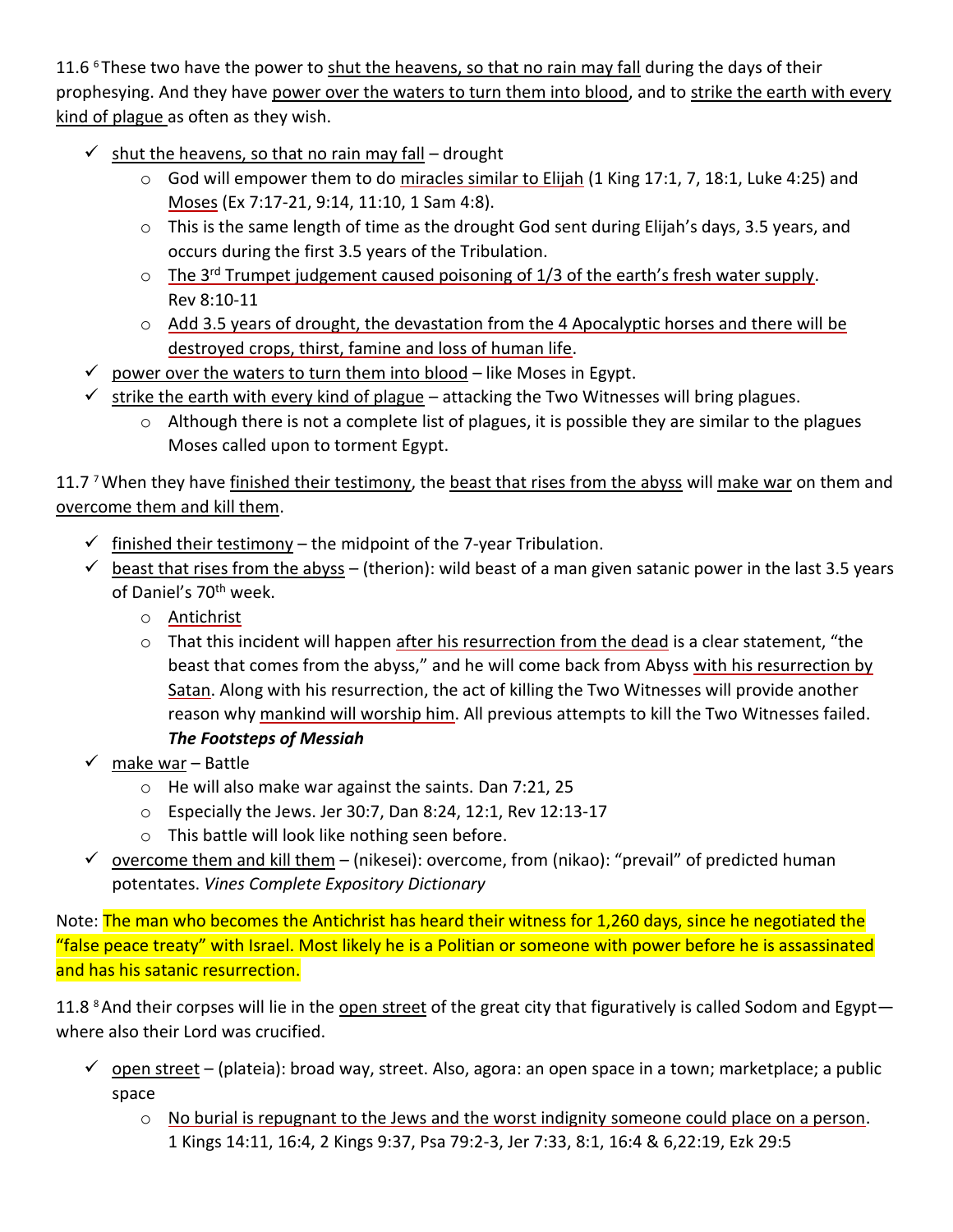11.8 <sup>8</sup> And their corpses will lie in the open street of the great city that figuratively is called Sodom and Egyptwhere also their Lord was crucified. (continued)

- $\checkmark$  the great city the earthly Jerusalem
	- o In Revelation there are 3 great cities: Babylon, earthly Jerusalem, and heavenly New Jerusalem.
- $\checkmark$  Figuratively (pneumatikos): "in a manner consistent with the divine, Spirit." This is allegory or metaphor.
- $\checkmark$  called Sodom and Egypt wicked city and wicked nation, like modern Tel Aviv.
	- $\circ$  "The Great City" will be similar to Sodom and Egypt in that it will be extremely wicked, morally degraded, antagonistic toward God and persecute His people, the Jews, because of the Antichrist's influence.
	- $\circ$  In this city, even though the Two Witnesses have been there for 3.5 years, they are hated & rejected by fellow Jews who refuse to repent of their wicked behavior.
- $\checkmark$  their Lord was crucified earthly Jerusalem

11.9 <sup>9</sup> Some from the peoples and tribes and tongues and nations will look at their corpses for three and a half days, not allowing them to be placed into a grave.

- $\checkmark$  Some not everyone.
	- o People, both Jew & Gentile, will see the bodies around the world.
	- $\circ$  Finally, the ones who tormented the Earth Dwellers are silent. They can now live their lives the way they want.
	- o Literally 3.5 days as the bodies aren't decomposed.
- $\checkmark$  not allowing An intentional insult to a Jew. No burial is an indication of being judged or cursed.
	- $\circ$  They most likely will be protected from scavengers such as birds & dogs. They serve as a trophy testifying to the power of the Beast and his victory over them; for the torment the Two Witnesses inflicted on the Earth Dwellers, drought, plagues & curses.
- $\checkmark$  Grave (mnema): The purpose of a tomb as a sign of remembrance.

11.10 <sup>10</sup>Those who dwell on the earth will rejoice over them. They will celebrate and send gifts to one another, because these two prophets tormented those who dwell on the earth.

- $\checkmark$  Those who dwell on the earth The Earth Dwellers don't have to listen to the messages from God any longer about their wicked lives.
- $\checkmark$  Celebrate Earth Dwellers declared a holiday "Happy Dead Witnesses Day"
	- $\circ$  Shows how hated the Two Witnesses were and how effective they were tormented by the plagues.
	- o Reveals the hardness of the Earth Dwellers' hearts toward God,
	- o How much they loved the Satan powered Antichrist.
- $\checkmark$  Tormented (ebasanisan): torture in judicial examination, general harassment, severe distress especially physical. Rev 3:10

11.11<sup>11</sup> But after the three and a half days, the breath of life from God entered them, and they stood up on their feet; and great fear fell on those who were watching them.

- $\checkmark$  breath of life (pneuma): the life-giving force which animates men's' bodies of clay. Gen 2:7, Job 33:4, Luke 8:54
- $\checkmark$  great fear fell on those who were watching Global fear & anger as the Two Witnesses are resurrected literally before the Earth Dwellers eyes.